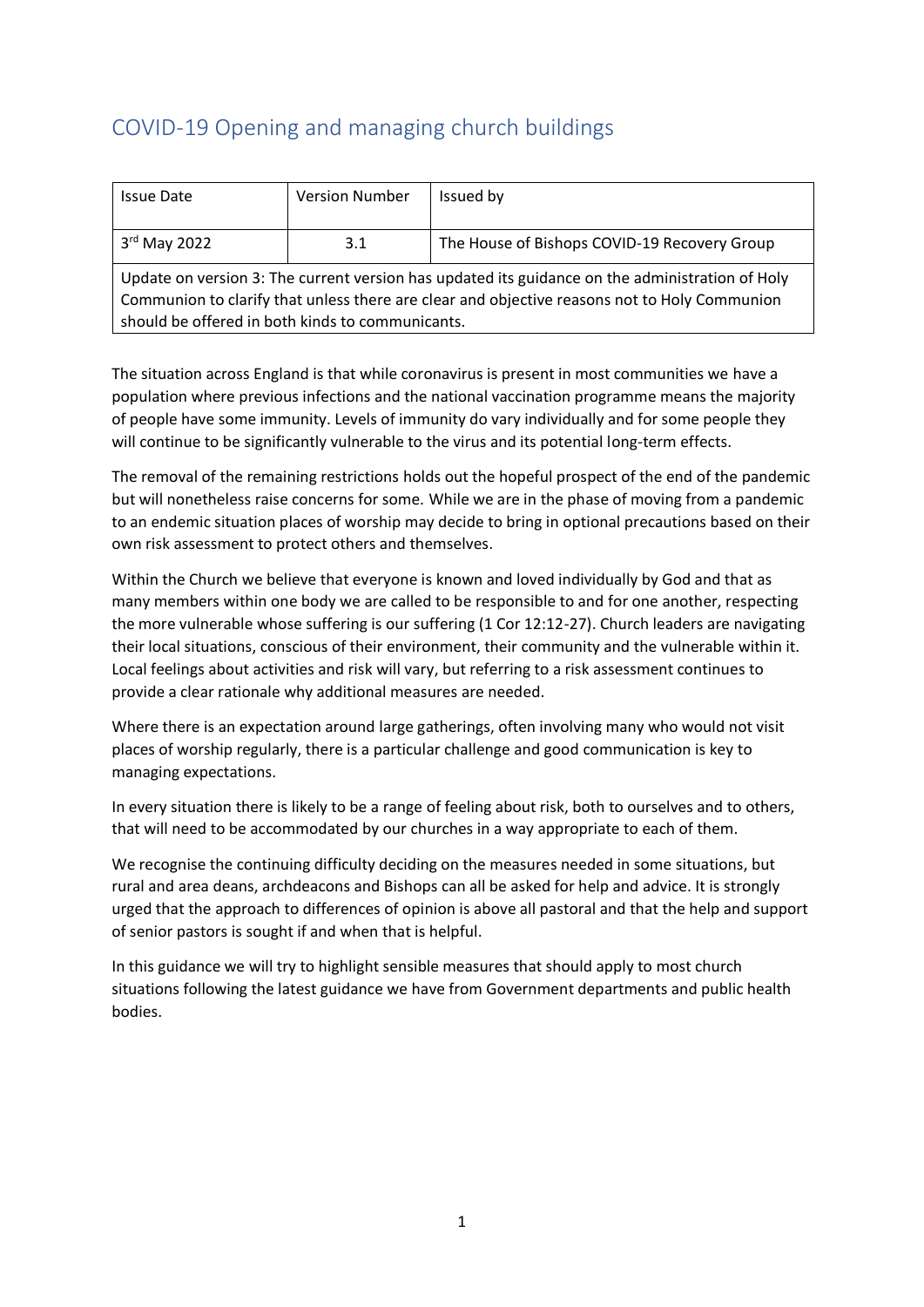# Current and future situation with COVID-19

The global pandemic is not yet over and the Government's Scientific Advisory Group for Emergencies (SAGE) is clear there is considerable uncertainty about the path that the pandemic will now take in the UK as we head towards a more endemic state. Infections rates remain high in some areas. New variants of COVID-19 will continue to emerge. This could include variants that render vaccines less effective, are resistant to antivirals, or cause more severe disease.

Once COVID-19 becomes endemic it should be possible to respond to the virus in a similar way to other existing respiratory illnesses, through sustainable public health measures. The transition to an endemic state will be highly dynamic and affected by the international situation. It will occur at different times globally due to differences in the spread of the disease and access to vaccines.

The Government expects that the population's defences against new variants will continue to strengthen as immunity increases through advances in vaccine technology and repeated exposure to the virus.

The interaction of future COVID-19 waves with other respiratory infections, like influenza, will be important to monitor. If more than one disease or one after the other diseases circulate there will be an increased or longer period of pressure on healthcare services.

The Government's objective in the next phase of the COVID-19 response is to enable the country to manage COVID-19 like other respiratory illnesses, while minimising deaths and retaining the ability to respond if a new variant emerges with more dangerous properties than the Omicron variant which could again threaten to place the NHS under unsustainable pressure.

# Legal requirements

## What can we legally do now?

The legal limits on the numbers of people allowed to meet indoors and outdoors have been removed, including all capacity limits in churches and other venues, as well as removal of the 1 metre+ social distancing rules. Despite the dropping of legal restrictions the government continues to recommend sensible measures to limit infection. For example the guidance for places of worship says "Social distancing in a place of worship is now a personal choice. People are encouraged to respect other attendees and those working who may wish to adopt a more cautious approach."

Regular use of hand sanitiser and/or hand washing is also still recommended.

## Face coverings

Face coverings are no longer mandatory in any setting but are recommended in enclosed or crowded places, particularly where you come into contact with people you don't normally meet.

Coronavirus (COVID-19) can spread predominantly by droplets and perhaps aerosols (which can linger in the air) from coughs, sneezes and speaking. The best available scientific evidence is that, when used correctly, wearing a face covering can reduce the spread of coronavirus droplets and aerosols in certain circumstances, helping to protect others.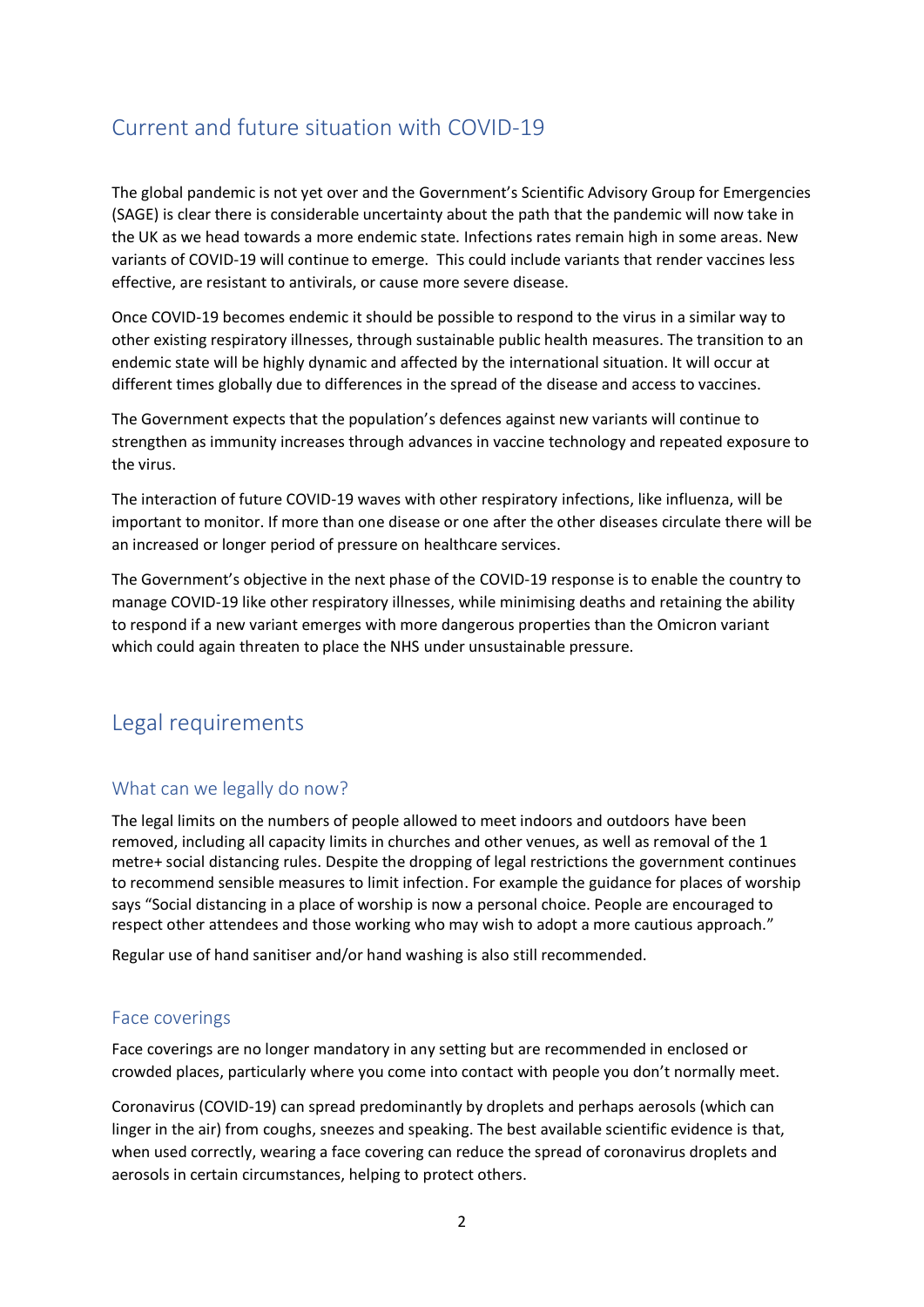Because face coverings are mainly intended to protect others, not the wearer, from coronavirus (COVID-19) they are not a replacement for social distancing and regular hand washing.

# Who makes the decision on what happens in church settings and at events held in church buildings?

The responsibility for making decisions about how to proceed lies with the incumbent. This applies to acts of worship, to events run by the PCC or church community, and to decisions on whether to hire out spaces or allow other events to proceed.

Incumbents should feel empowered to make locally appropriate decisions, including taking different approaches to different types of services and events where the risks may vary. Your archdeacon may be able to help if you would appreciate support with this.

All incumbents are encouraged to review their local arrangements regularly, in particular taking into account infection rates and the vulnerabilities and needs of their particular communities.

## Is previously issued Church of England guidance still relevant?

The relevant parts of the Church of England guidance for most situations have been gathered in this single document. Where further measures may be considered by local churches we will link to appropriate additional guidance.

If issues covered in previous guidance are not included here it is because they are no longer a specific consideration under current government regulations and guidance.

If you have a query or concern, do contact your archdeacon or Bishop who may be able to help, or refer to the national team.

### Can we open as a visitor attraction?

Yes. As government guidance relates to the function being performed, rather than to a type of building, you should check the most up to date [Events and Attractions guidance](https://www.gov.uk/guidance/working-safely-during-covid-19/events-and-attractions) and also guidance provided by organisations such as the [Association of Large Visitor Attractions.](https://www.alva.org.uk/index.cfm)

Churches are no longer recommended to display NHS QR posters or collect contact details from visitors.

### Can we sing and perform music in church?

Yes, singing and musical performances of all kinds are allowed in churches, including congregational singing, and choirs and worship groups can perform without legal limitations.

However, some activities can also increase the risk of catching or passing on coronavirus. This happens where people are doing activities which generate more particles as they breathe heavily, such as singing or raising their voices. The risk is greatest where these activities take place when people are in close contact with others indoors, particularly in poorly ventilated spaces. In these situations where there is a higher risk of catching or passing on the virus, we advise additional precautions such as wearing of face coverings should be considered.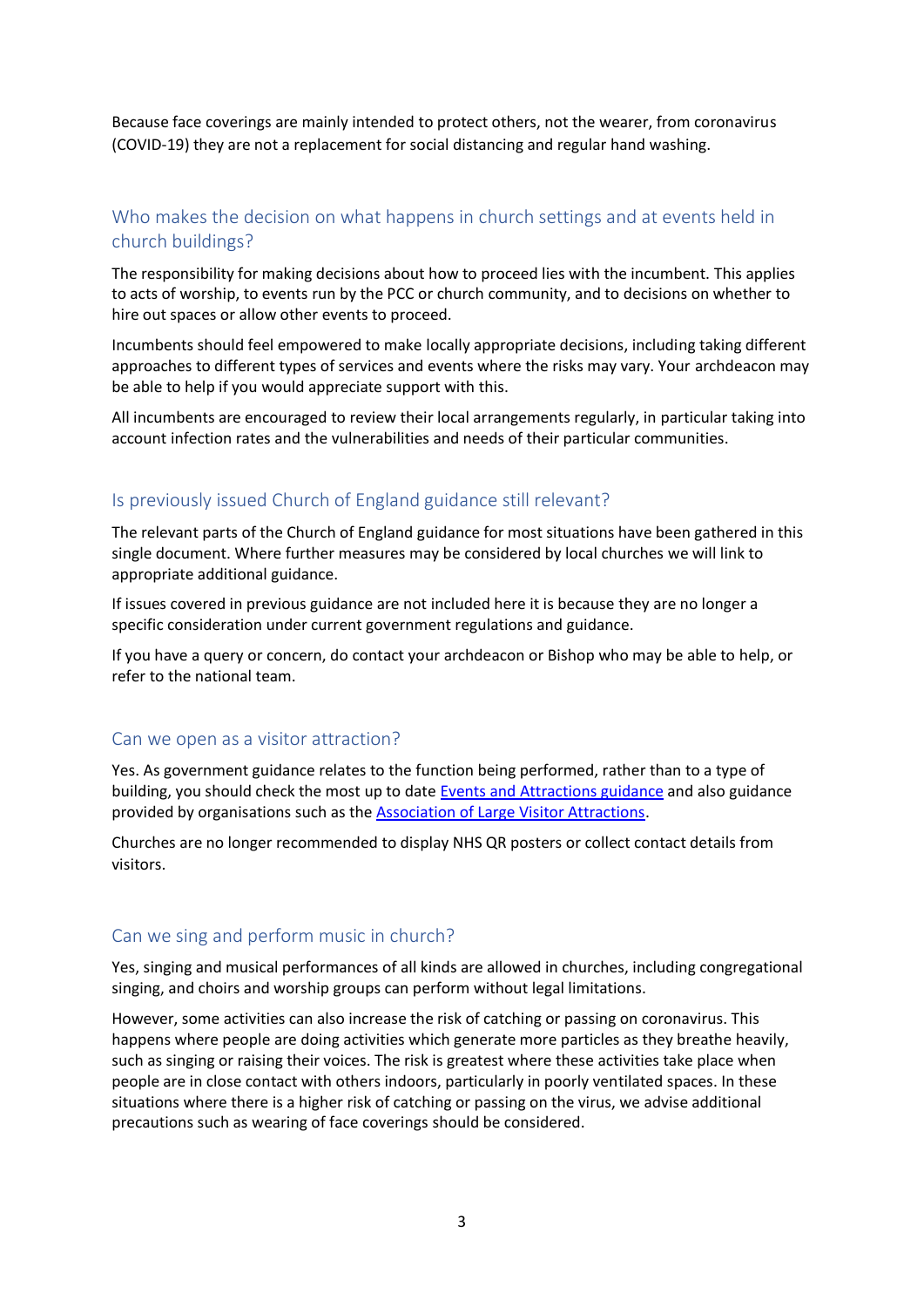Precautions to reduce transmission of the virus can include improving ventilation, using a larger space, reducing the number of participants, shortening the duration of activity and wearing face coverings.

Singing (and generally meeting) outdoors is a safer way of gathering, and where this is possible it could be a good alternative to meeting indoors.

Bellringing is no longer restricted by social distancing rules, although sensible precautions such as good ventilation and using hand sanitiser, are still recommended. [The Central Council of Church Bell](https://cccbr.org.uk/)  [Ringers](https://cccbr.org.uk/) has more information on how to think about this.

Government guidance no longer makes a distinction between professional and non-professional activities. There are no limits on the number of people, including choirs or any other amateur performance groups, who can gather indoors or outdoors.

The RSCM has further support guidance for music making in church here, including revised FAQs: COVID-19 [resources for churches | RSCM](https://eur02.safelinks.protection.outlook.com/?url=https%3A%2F%2Fwww.rscm.org.uk%2Fcovid-19-resources-for-churches%2F%3Fhighlight%3Dcovid&data=04%7C01%7Cmark.betson%40churchofengland.org%7Cbb3f1a185487407bf55708d9483eb231%7C95e2463b3ab047b49ac1587c77ee84f0%7C0%7C0%7C637620256411945495%7CUnknown%7CTWFpbGZsb3d8eyJWIjoiMC4wLjAwMDAiLCJQIjoiV2luMzIiLCJBTiI6Ik1haWwiLCJXVCI6Mn0%3D%7C1000&sdata=Umb%2FqBvmldcFqn%2FKIEUqCMjziSLldnEgag7zS3kInGI%3D&reserved=0)

### Do we still need to do a risk assessment?

This is part of keeping yourself, volunteers, staff and visitors safe. You can use the template and guidance provided in the government's [Events and Attractions guidance,](https://www.gov.uk/guidance/working-safely-during-covid-19/events-and-attractions) or you can use the Church of England's own template, whichever works best for your context. You can also create your own assessment or re-use a previous template so long as you ensure the assessment is up to date and regularly reviewed.

# Welcoming people into church

### Is a COVID pass required

The NHS COVID pass is no longer mandatory for any event.

### What is the advice for Clinically Extremely Vulnerable people?

If you are clinically extremely vulnerable (CEV) you are no longer advised to shield. However, you should continue to follow the government guidance for people who are clinically extremely [vulnerable](https://www.gov.uk/government/publications/guidance-on-shielding-and-protecting-extremely-vulnerable-persons-from-covid-19/19-july-guidance-on-protecting-people-who-are-clinically-extremely-vulnerable-from-covid-19) and are advised to continue taking extra precautions to protect yourself, such as limiting close contacts, shopping or travelling at quieter times of the day, keeping rooms ventilated and washing your hands regularly. Churches should consider how they can provide for the needs of CEV people, which may include clergy, lay leaders and PCC members, as well as members of congregations and visitors.

CEV clergy may wish to discuss with their bishop or archdeacon the best way to proceed given their specific circumstances.

### What can we do to ensure everyone feels safe coming into our churches?

Everyone has a different set of criteria by which they judge whether they feel safe in different situations. For many people, the removal of restrictions is a source of significant anxiety. This could include members of clergy, lay leaders, PCC members, members of congregations and of our wider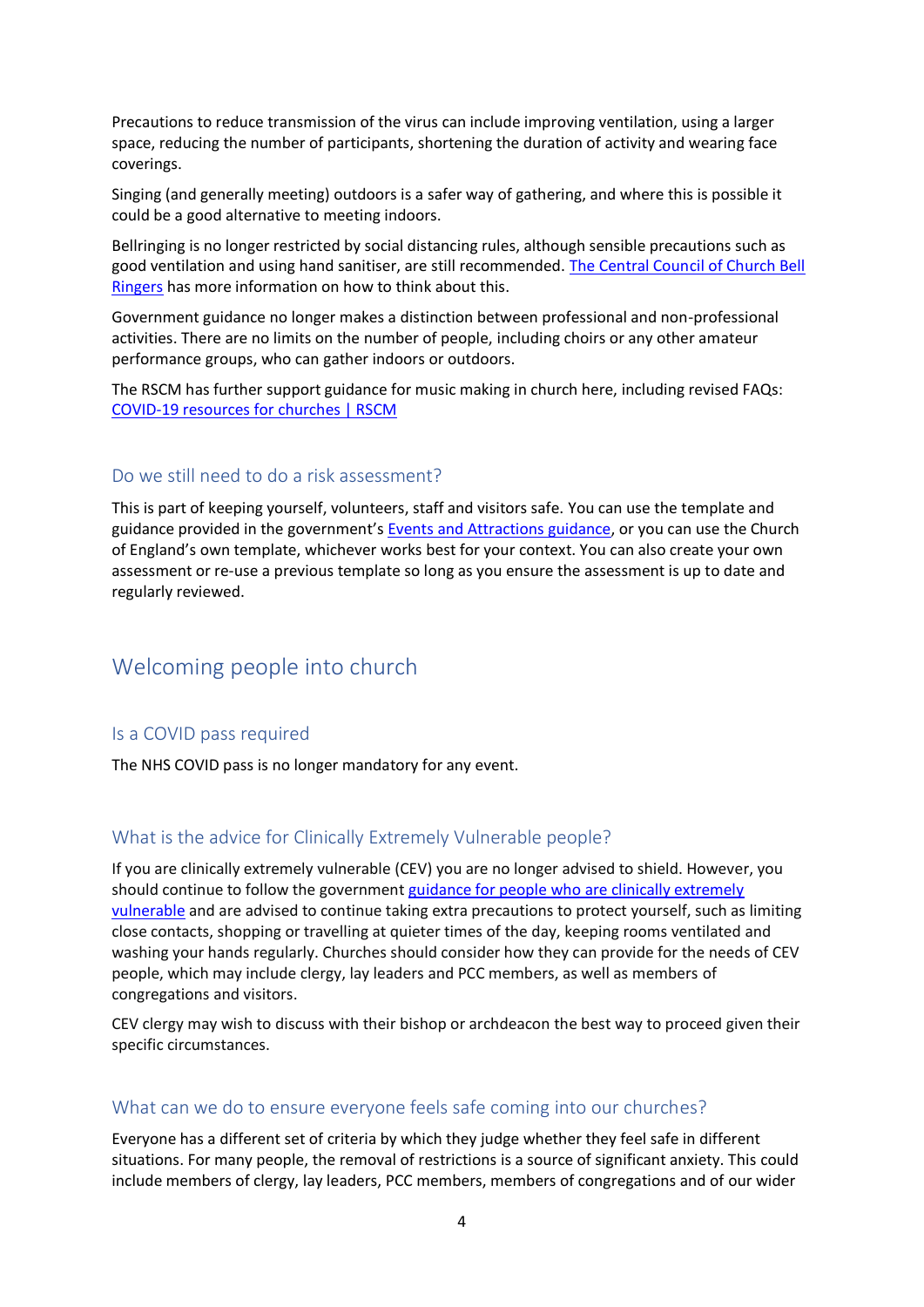communities, and care should be taken not to make assumptions about how someone else is feeling about the current situation.

Clergy and lay leaders with specific needs or anxieties which may mean they are unable fully to exercise their ministry should speak to their bishop or archdeacon.

The NHS has provided som[e tips on coping with anxiety about coming out of](https://www.nhs.uk/every-mind-matters/coronavirus/tips-to-cope-with-anxiety-lockdown-lifting/) lockdown.

There are steps churches may consider to ensure they provide a safe and accessible space:

- Continuing with online worship provision, in addition to in person services, either livestreaming worship from church buildings or providing a bespoke online provision, depending on resources. Please see [here](https://www.churchofengland.org/resources/church-england-digital-labs) for additional help with this from the Church of England Digital Labs team.
- Providing alternative means of accessing things like orders of service and prayer cards for people who may still feel unsure about using shared materials. For example, many churches have made their orders of service available as a download from their websites, or emailed it to regular congregants.
- 'Zoning' spaces if your building is big enough, to allow those who wish to continue to socially distance to do so. In doing this it will be important to consider how people enter and leave your building, as well as ensuring that different areas have equal access to the service or events they are attending, and especially that people are not disadvantaged by their desire to continue to show caution.
- Providing some services which retain aspects of previous guidance such as no congregational singing; full social distancing; no shared materials and so on.
- Continuing to provide hand sanitiser at entrances and key points such as toilets and near catering facilities.
- Providing people with cards to put next to them when sat down, asking people to leave the seats next to them free.
- Providing stickers (red/amber/green or similar) or other visual indicators for people to select, indicating their preferences when it comes to social contact as part of services and events.

## Do we still need to ask people to register for Test and Trace?

No, there is no longer a requirement for people to register for test and trace or for churches to keep a record of who attends services and events.

# What should someone do if they have symptoms of COVID-19 or have been in close contact with someone with the virus?

There is no longer a legal requirement for people with coronavirus (COVID-19) infection to selfisolate, however if you have any of the main symptoms of COVID-19 or a positive test result, the public health advice is to stay at home and avoid contact with other people.

The main symptoms of COVID-19 are a recent onset of any of the following:

- a new continuous cough
- a high temperature
- a loss of, or change in, your normal sense of taste or smell (anosmia)

Please see the Government guidance [here](https://www.gov.uk/government/publications/covid-19-people-with-covid-19-and-their-contacts/covid-19-people-with-covid-19-and-their-contacts) for further information.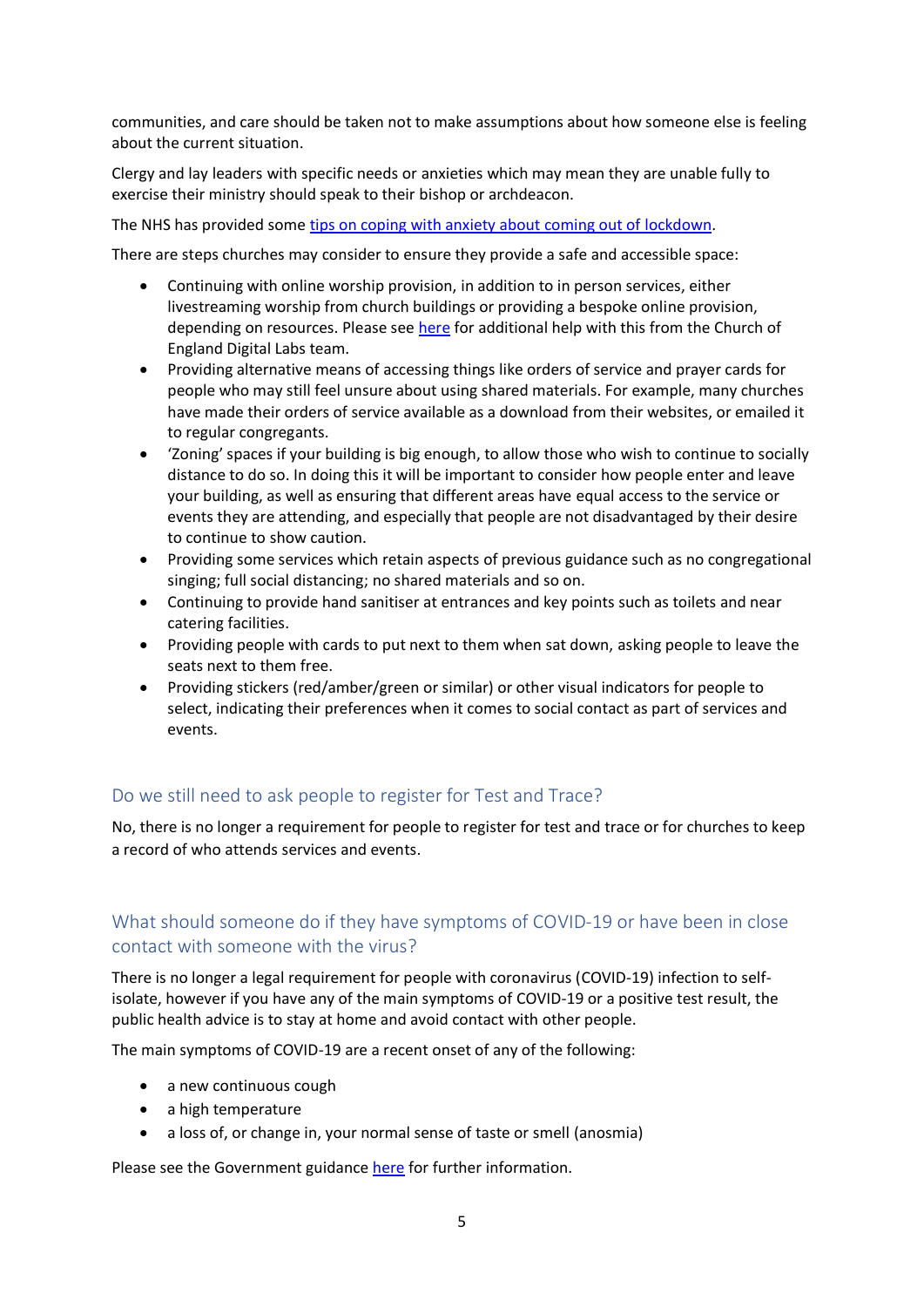# Can/should we ask people if they have been vaccinated?

It is not a requirement, nor is it appropriate, to ask people if they have been vaccinated. Whilst emerging evidence suggests vaccines are having an impact on transmission, we do not know by how much the vaccine stops coronavirus from spreading. Even if you have been vaccinated, you could still spread coronavirus to others, even if you do not display symptoms.

Vaccines have been shown to reduce the likelihood of severe illness in most people. Like all medicines, no vaccine is completely effective, so those who have received the vaccine should continue to take recommended precautions to avoid infection.

# Public worship

## What is the guidance around Holy Communion?

This advice note seeks to support the celebration of Holy Communion in a safe and appropriate way.

There are now no restrictions to shared vessels being used in public worship, and many churches have returned to the use of a common cup to administer the consecrated wine. Others continue to administer bread and wine simultaneously.

It is important for churches which are not currently administering Holy Communion in both kinds to keep this practice under active review. Since bread and wine are always offered to communicants unless there is a clear and objective reason (a 'necessity') to do otherwise, churches need to be certain that such a reason exists for the normal practice of administration in both kinds to be disrupted. For some of the last two years, the existence of Covid-19 in the general population coupled with low levels of immunity and high numbers of serious cases was that persuasive reason. With vaccination rates high and serious cases low, ministers need to consider whether that reason still exists, bearing in mind local infection rates and factors influencing transmission in the local population.

It is important to highlight that this is guidance, not instruction; those directly responsible for activities in churches and other buildings are advised to make decisions in the light of this and guidance from local public health bodies in accordance with their specific circumstances.

#### *Before the service*

- The president and other ministers should consider wearing face coverings, especially when working near other people in confined spaces such as the sacristy.
- Some suggestions for the use of face coverings by the congregation, especially around the time of receiving Communion, could be posted in the church.
- Use good hygiene when preparing the bread and wine. Consider how to handle the elements as little as possible, placing them in clean vessels, and keeping them covered.
- Consider the use of small wafers or pre-cut bread (rather than large priest's wafers or loaves for breaking) to minimise contact.
- Consider making hand sanitiser available for the congregation on entry and before receiving Holy Communion.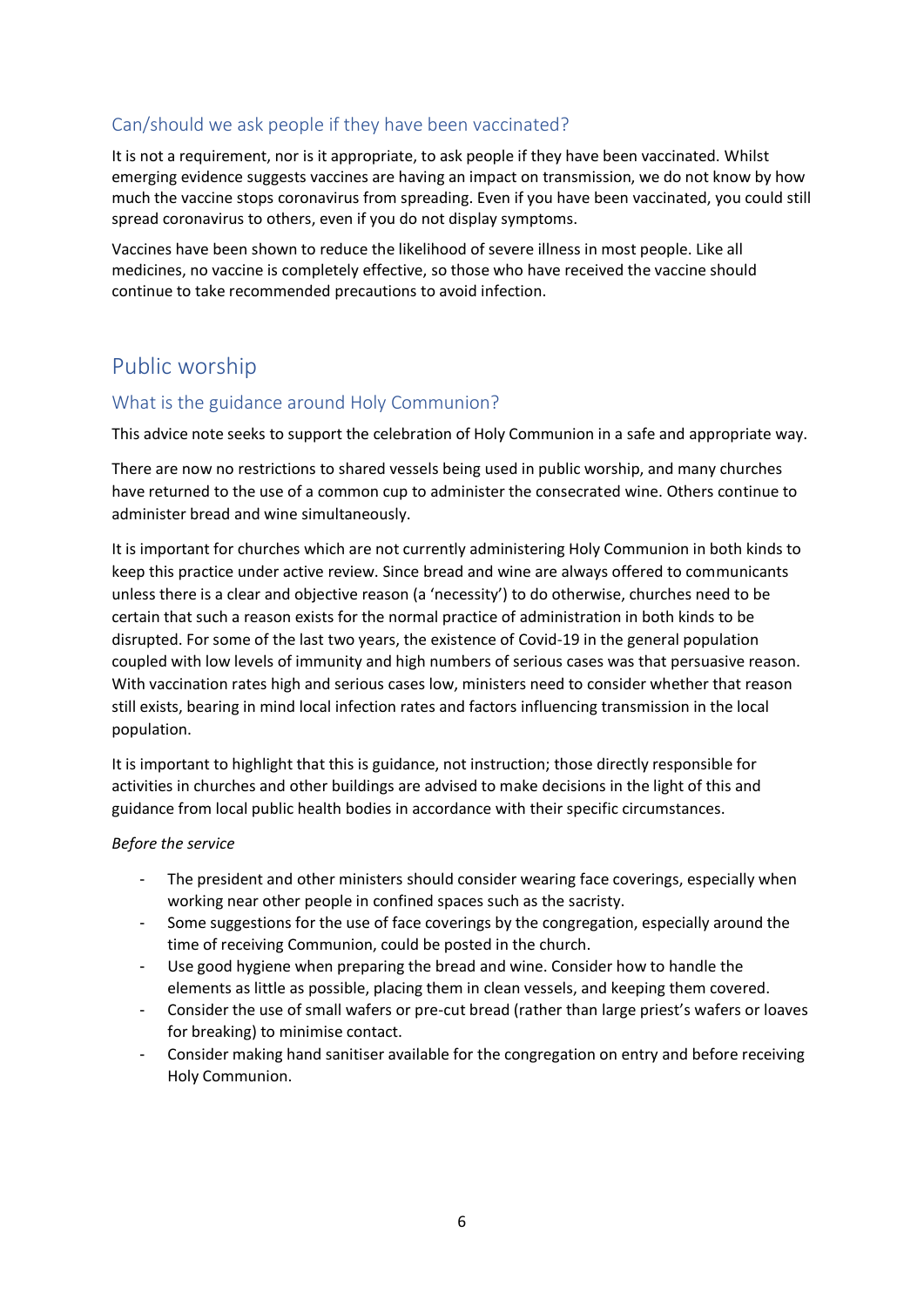#### *During the service*

- The president and other ministers may choose to wear face coverings, especially when physical distance cannot be maintained and particularly at the distribution of Holy Communion.
- Consider a policy of how to share the Peace. Many congregations will now be familiar with offering a sign of peace without touching one another. In churches where the Peace is shared with touch, where you may want to consider providing badges for those who may not wish to do so, and whether the Peace might be shared only with those people in one's immediate vicinity.
- If it is customary for the bread and wine to be brought to the table in an offertory procession, consider how this should be done with minimal risk.
- When words are spoken over the bread and wine at the offertory, during the Eucharistic Prayer, or at other times in the service, consider whether the portion for the congregation should remain covered.
- If it is customary to uncover the bread and wine (by removing a pall or ciborium lid), consider whether this can be done without potential risk of contamination, or whether the elements to be consumed by the congregation should remain covered during the Eucharistic Prayer. Breathing and speaking over the elements can involve aerosol and droplet spread which a covering would help mitigate.
- At the fraction (breaking of the bread) consider whether the president's portion alone should be broken with the rest remaining covered.
- If the consecrated bread and wine are shown to the people, consider using the president's portion alone for this purpose.
- At the giving of Communion, it may be helpful to provide sanitiser for communicants to use. Consider whether the words of administration can be spoken to each communicant (face coverings may be helpful), or whether the words of distribution (for instance, 'The body and blood of Christ') might be spoken once to all.
- Depending on the layout and features of the church, consider arrangements for where and how Holy Communion should be distributed, and in what posture.

### *Administration of Holy Communion*

- Holy Communion should be administered in both kinds unless there is a clear and objective reason why there would be a significant risk in doing so, such as local public health warnings relating to coronavirus levels in your area. It is important that no pressure is placed on members of the congregation to receive the sacrament if they feel unable to do so. Because of ongoing potential risks to health, an individual communicant may choose to receive only in the form of bread even if consecrated wine is being distributed.
- If communicants do not wish to receive in both kinds, they may do so by receiving only the bread (communion in one kind, or the president may dip the bread in the wine before giving it to the communicant (simultaneous administration). Intinction by the communicant is not recommended.
- *Common Worship* (following the Book of Common Prayer) indicates that 'Any consecrated bread and wine which is not required for purposes of communion is consumed at the end of the distribution or after the service' by one of the ministers leading the service, or by another person. Consider whether any surplus consecrated bread and wine will be reserved (if this is customary) or who is consuming it during the ablutions or at the end of the service.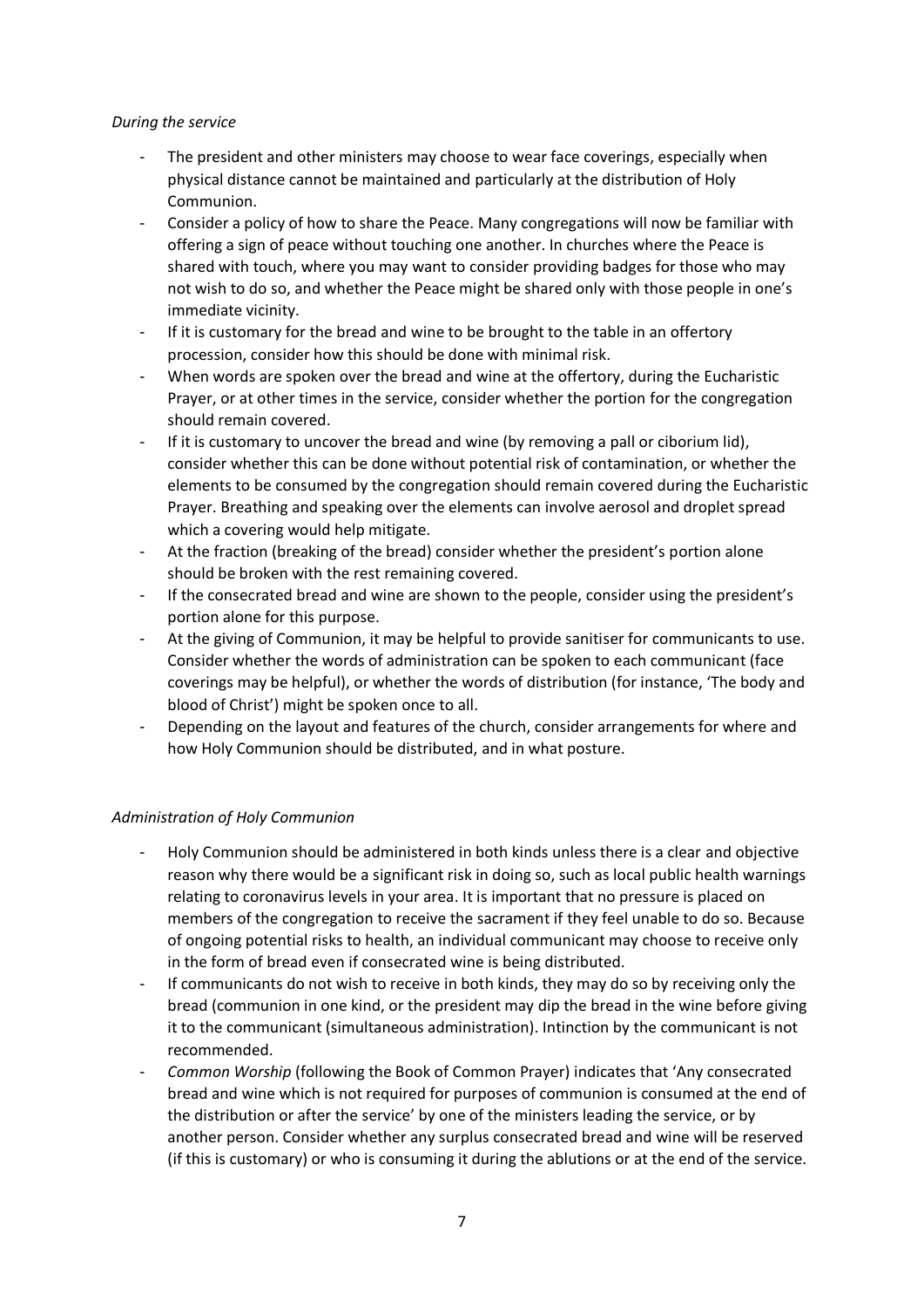#### *After the service*

- Arrangements for the cleaning of communion plate, linen, and shared surfaces should be made. Linen can be washed in the normal way, and plate should, after any ceremonial cleansing, be washed in warm water, being careful not to use damaging detergents or solvents.
- Plan how any consecrated bread which has been reserved will be conveyed to and distributed at subsequent celebrations or home communions.

### Can we have different Covid protection measures for different services?

This is certainly an option, especially if your pattern of worship means you regularly hold multiple services on a Sunday.

If you have multiple services one after the other (for example a 9am mass followed by a 10.30am sung service) bear in mind that because coronavirus particles can remain the air you should have services with more measures before those with fewer, to minimise the chances of infection and give greater security to those who are continuing to act cautiously.

Outdoor worship continues to be safer with regards to the virus spreading than indoor situations and where conditions and circumstances permit is a helpful option.

## Children and Youth Activities

Children and Youth activities continue to be able to meet. Face coverings are no longer compulsory in the youth sector for any ages, in any setting. They can still be worn by choice and all practice should remain Covid secure.

Venues need to be kept clean and ventilated wherever possible. Social distancing is advised in poorly ventilated spaces. The use of handwashing, hand sanitiser and wiping down frequently touched surfaces continues to be important.

Version 9 of the [National Youth Association's Guidance](https://s3.eu-west-1.amazonaws.com/assets.nya2.joltrouter.net/wp-content/uploads/20211202112116/1224-NYA-COVID-19-Guidance-v9.pdf) offers additional advice on managing children and youth activities.

# Making our buildings safe

### What can we do to make our church building as safe as possible?

It is still recommended to keep buildings well ventilated, ideally by opening doors and windows. Do not prop fire doors open, and always be mindful of building security.

In general church buildings, especially in rural areas, can be left safely unlocked during the day. [Advice from Ecclesiastical Insurance](https://www.ecclesiastical.com/risk-management/open-churches/) confirms that assuming the right precautions have been taken, there is no additional risk to a building by keeping it unlocked and it does not affect insurance premiums.

Most churches, especially historic ones, are likely to have naturally good ventilation. If you are concerned that your building might not have adequate ventilation you can read through the Health and Safety Executive's [guidance on identifying poorly ventilated areas.](https://www.hse.gov.uk/coronavirus/equipment-and-machinery/air-conditioning-and-ventilation/identifying-poorly-ventilated-areas.htm)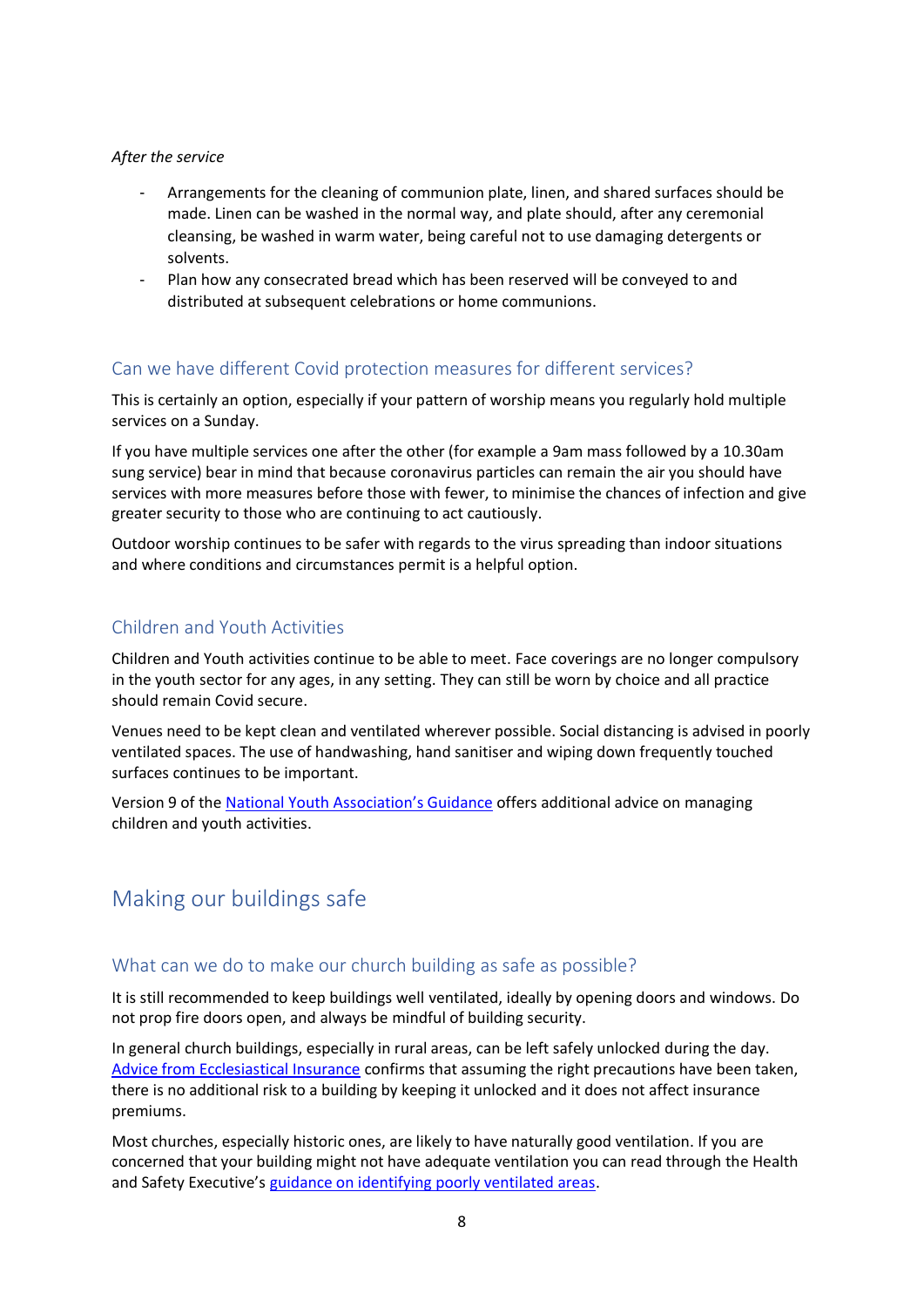Continue to provide hand sanitiser at key points such as entrances, internal doors, toilets and candle stands, with signs encouraging people to use it.

Although social distancing and one-way routes are no longer mandated, you may wish to refer to the [guidance on Covid safe churches](https://www.churchofengland.org/sites/default/files/2020-07/Covid-19%20Safer%20Churches_0.pdf) to consider how you might adapt your layout to encourage people to share and move about the space as safely as possible.

## What sort of cleaning should we be doing?

Government guidance continues to remind us that increased frequency of cleaning of general room surfaces reduces the presence of the virus and the risk of contact transmission.

However there is no need to quarantine a building or individual items between uses/opening periods, so long as there is ventilation in place and in buildings with high foot traffic some form of cleaning of touchable surfaces is able to take place regularly. Asking people to use hand sanitiser gel on their way in and out of the building is a helpful measure.

Frequently touched surfaces and well used areas such as entrances should still be regularly cleaned using appropriate materials, with particular care taken if surfaces are historic.

If historic fixtures and fittings have been restricted from access, they should not need to be cleaned more regularly. If they form part of the accessible areas that will be touched by the general public, for example pews, the following advice should be followed. Please also refer to the more detailed Historic England advice on cleaning historic features of buildings.

If a surface cannot be touched, it does not need to be disinfected.

For metal, wood, stone, glass, ceramic, and modern painted surfaces, these can be cleaned with a dilute solution of non-ionic conservation-grade detergent or sensitive washing up liquid and distilled water, rinsed with distilled water and dried immediately with white paper towel. Follow the manufacturer's instructions for dilution, application and contact times.

Getting hold of conservation grade materials may be difficult. If you can't get hold of conservation grade materials, try to use products with as few additives as possible but that will still clean a surface, such as detergents with no added perfumes and no harsh chemicals. The Ecover range, for example, has few harsh chemicals but will be effective if used correctly. Other examples include Boots Sensitive, and SurCare Sensitive Washing Up Liquid.

Distilled water is preferable. This is water that contains no salts, so that there are no residues or corrosives to interact with delicate surfaces. However, distilled water may be difficult to obtain, so in these circumstances tap water or filtered tap can be used instead. If there is no water source in the church, bringing in spray bottles filled up at home may be useful. Try not to spray surfaces directly. Spray the cloth with the detergent and not the object, to ensure the detergent goes exactly where it is meant to, and to prevent staining.

If none of the above options are possible, then cleaning wipes can be used instead, but be aware this is not a good solution for delicate surfaces, and wipes with alcohol in them should be avoided. Use of wipes is not recommended for long-term use on historic or varnished surfaces, but will work as a temporary measure to keep frequently-touched areas such as door handles clean. Metal surfaces can also be cleaned with industrial denatured alcohol (IDA), such as methylated spirits or isopropanol.

Do NOT use any household detergents or disinfectants containing chlorine (1000 ppm dilution) on any historic surface since these could cause permanent damage.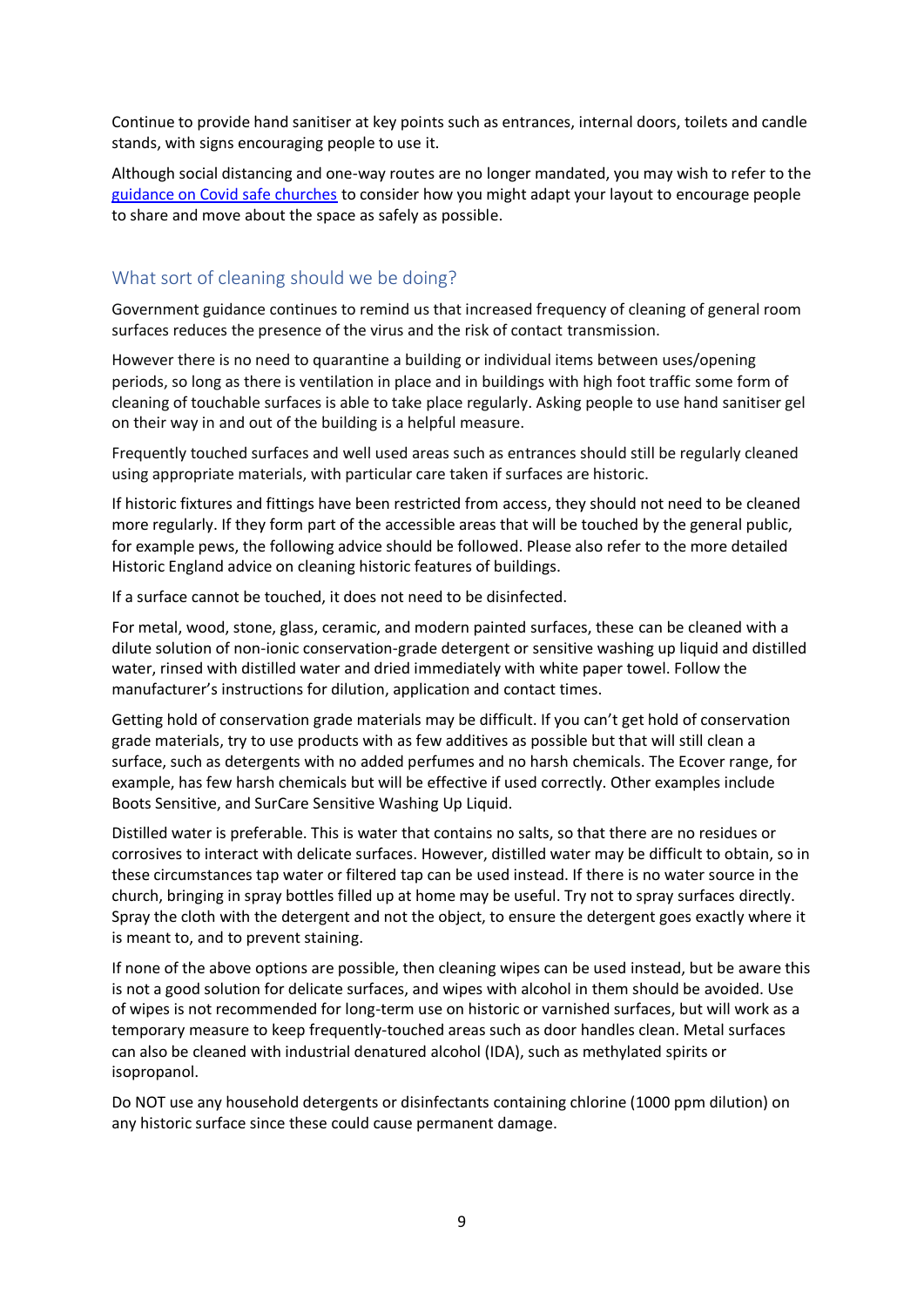Cleaning materials should be disposed of appropriately, wrapped up and binned daily. Waste does not need to be wrapped separately unless an individual in the setting shows symptoms or tests positive for COVID-19.

Seek advice from a [conservato](https://icon.org.uk/icon-resources/caring-for-your-collection)r before undertaking any cleaning to more fragile historic surfaces.

## What should we do if someone who has been in our building contracts Covid?

Government guidance on cleaning non-helathcare settings reminds us that the risk of coronavirus (COVID-19) infection depends on many factors, including:

- the type of surface contaminated
- the amount of virus shed from the individual
- the time the individual spent in the setting
- the time since the individual was last in the setting

COVID-19 spreads from person to person through small droplets, aerosols and through direct contact. Surfaces and belongings can also be contaminated with COVID-19 when people with the infection cough or sneeze or touch them. The risk of spread is greatest when people are close to each other, especially in poorly ventilated indoor spaces and when people spend a lot of time together in the same room.

Increased frequency of cleaning of general room surfaces reduces the presence of the virus and the risk of contact.

The infection risk from a COVID-19 contaminated environment decreases over time. It is not yet clear at what point there is no risk from the virus, however, studies suggest that, in non-healthcare settings, the risk of residual infectious virus is likely to be significantly reduced after 48 hours.

If you have a known case of Covid in people who have been in your building for an extended length of time you should first of all ventilate the building as much as possible. Aerosol transmission is one of the biggest risk factors. Touchable surfaces should also be cleaned carefully.

The minimum PPE to be worn for cleaning an area after a person with symptoms of coronavirus, or confirmed with coronavirus, has left the setting, is disposable gloves and an apron. Wash hands with soap and water for 20 seconds after all PPE has been removed.

If ventilation and cleaning are not possible then closing the building for a 48 quarantine period should be considered.

# Life events

Life event services, such as weddings, baptisms and funerals, can be some of the most important pastoral encounters in a parish and in the life of a family, but also may pose particular challenges at this stage of the Governments roadmap. For practical ideas and resources that help families have a good experience, whatever the situation, see [www.churchsupporthub.org](http://www.churchsupporthub.org/) . More information for families can be found at [www.churchofengland/funerals](http://www.churchofengland/funerals) or [www.yourchurchwedding.org](http://www.yourchurchwedding.org/) or [www.churchofenglandchristenings.org](http://www.churchofenglandchristenings.org/)

The numbers at these events are not mandated by law but potentially by the pre-pandemic capacity of the building. However, there is an expectation by Government that people act responsibly in indoor spaces, particularly where large numbers of people are involved.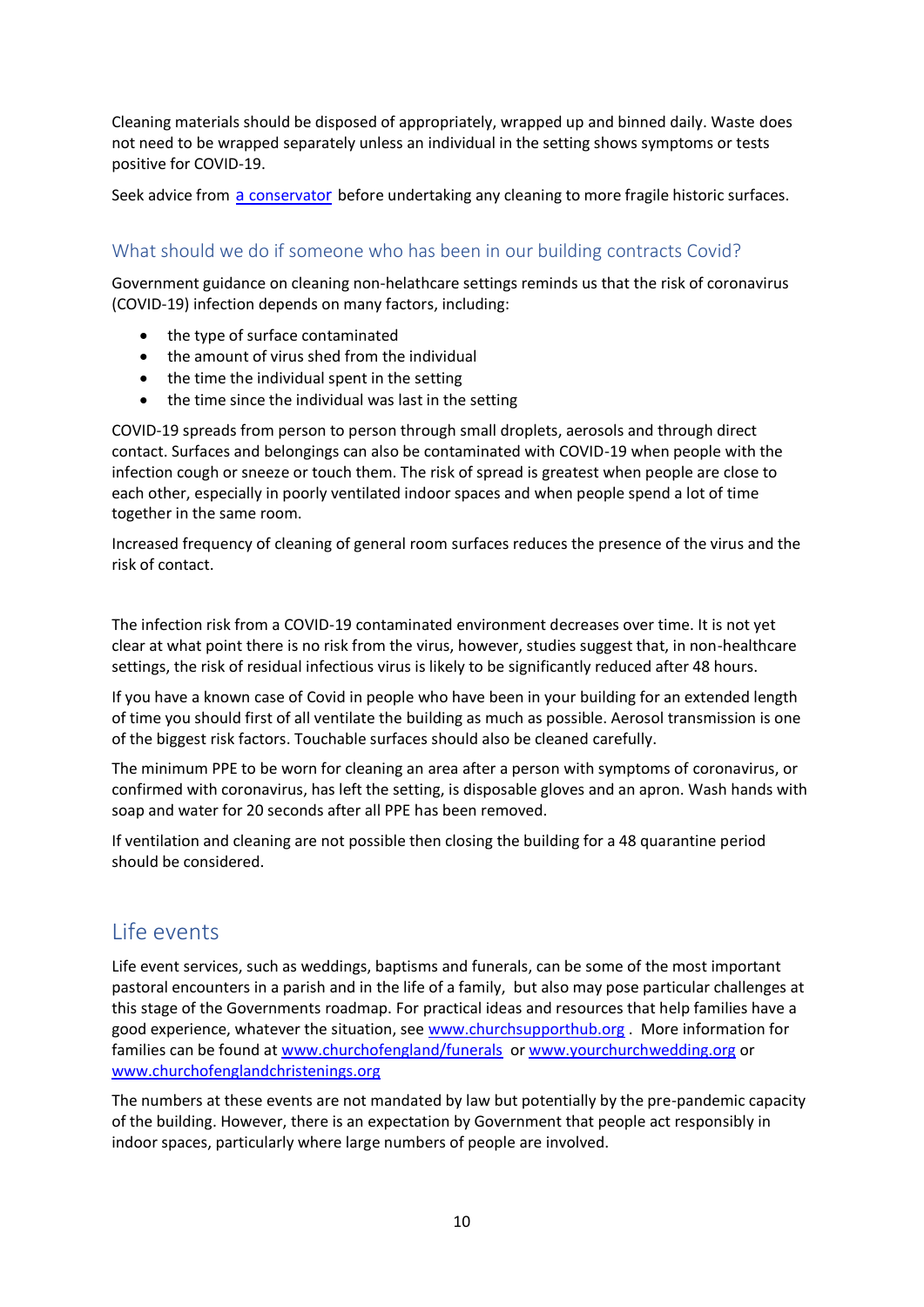A risk assessment for the service may help to identify what additional measures would be most helpful and provide a clear rationale for decisions taken. The incumbent may refuse to take those services they are not legally obliged to take, if they are not comfortable in taking them. They can also seek alternative ministerial cover for any service where they would feel put a risk by taking it themselves. A conversation with your archdeacon may be helpful in looking at the options. In those cases where additional covid measures are requested a pastoral and collaborative approach would be strongly advised clearly stating the reasons why these are being asked for.

Additional measures may include:

- Restricting numbers
- Limiting or avoiding singing by the congregation
- Asking people to stay at home if they are unwell
- Considering individual risks for all those likely to attend, such as clinical vulnerabilities, illness and vaccination status

These measures should complement existing good practice for making our buildings safe above.

Government guidance on [weddings](https://www.gov.uk/guidance/coronavirus-covid-19-wedding-and-civil-partnership-ceremonies-receptions-and-celebrations-guidance-from-step-4?utm_medium=email&utm_campaign=govuk-notifications&utm_source=5cdab0bd-155d-4109-b394-fae60d7c5bc4&utm_content=immediately#summary-of-changes-from-19-july) and funerals has also been updated with further information.

# Social events and building hire

# What is the advice on holding social, community and fundraising events?

The government's [Events and Attractions guidance](https://www.gov.uk/guidance/working-safely-during-covid-19/events-and-attractions) applies to churches and should be taken into account by those managing church buildings, as well as anyone hiring or otherwise running events in church buildings.

## Should people hiring our venue to provide a risk assessment?

Yes, this is an important requirement for all events and venue hires and should continue. They may wish to make use of the available [template and tips in the Events and Attractions guidance.](https://www.gov.uk/guidance/working-safely-during-covid-19/events-and-attractions#risk-1)

It is the activity being performed, rather than the building itself, which needs to be assessed for risk when running events. The incumbent should satisfy themselves that they have seen a competent risk assessment for events, and check that those completing it have referred to the relevant guidance for their event or organisation. For example, an event run by a school should pay attention to all relevant guidance on children and young people. The incumbent has the right to challenge aspects of events management if it conflicts with their own risk assessment for other activities.

## What sort of events can we run?

All and any events are legally permissible, as are any number of people gathering (so long as it is within the usual health and safety and fire safety capacity of the venue). We would always recommend carrying out a specific risk assessment for any event, whether in a pandemic or not, to identify the sort of public safety measures you might need to take.